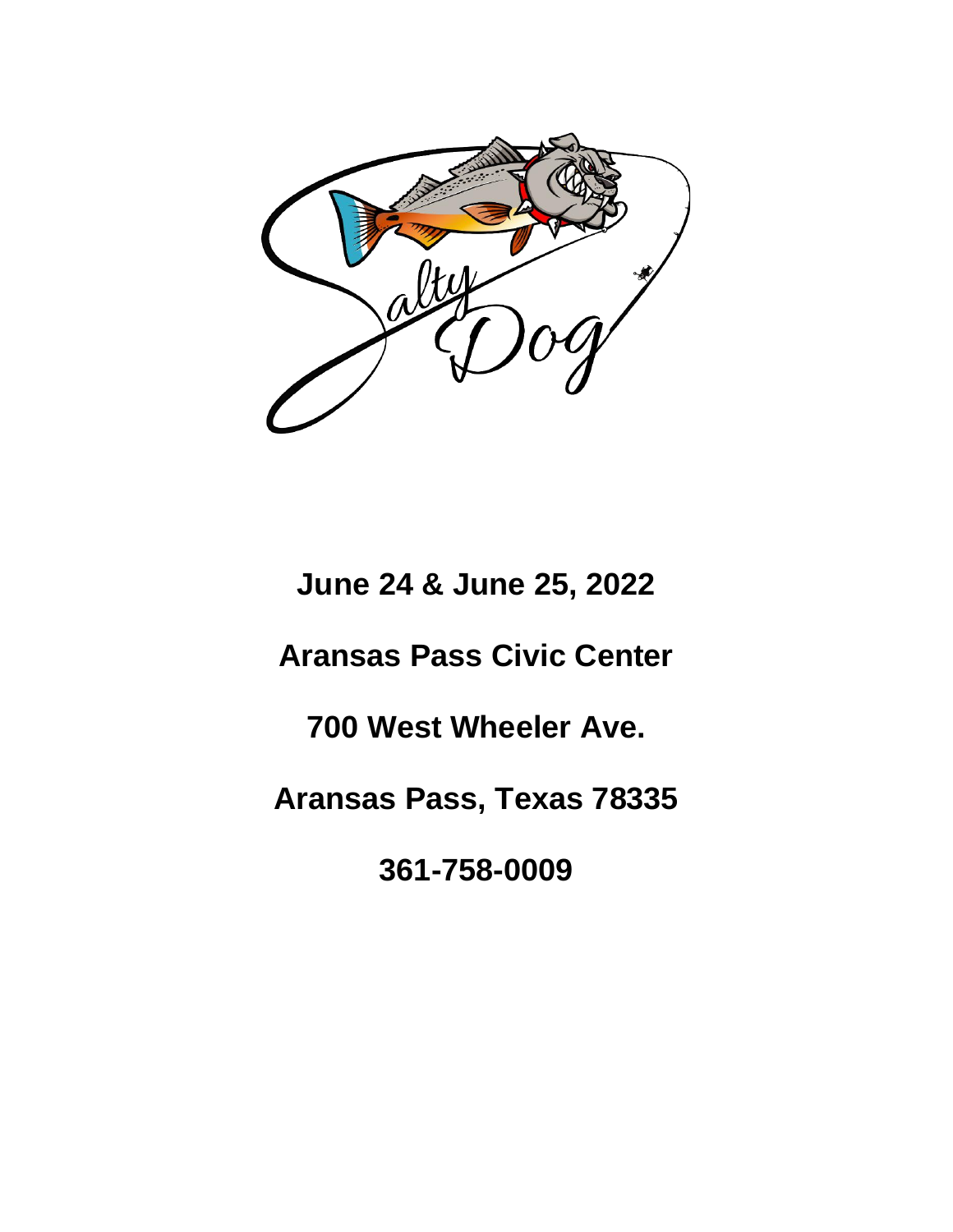## **26th ANNUAL SALTY DOG SALTWATER FISHING TOURNAMENT**

## **June 24 & June 25, 2022 Aransas Pass Civic Center in Aransas Pass, Texas**

## **SPONSORSHIP**

- ➢ **Event (\$10,000+)** Event sponsorships are available for sponsors wanting to highlight their companies during the tournament. Entry fees waived for up to 10 fishermen, reserved table for 10 people at the event, Salty Dog web linked advertising, digital signage of company logo throughout the 2-day event, 10 sponsorship caps verbal recognitionboth days of the tournament, and special recognition on the Salty Dog tournament website.
- ➢ **Top Dog (\$5,000+)** Entry fees waived for up to 6 fishermen, Salty Dog web linked advertising, digital signage ofcompany logo throughout the 2-day event, 6 sponsorship caps
- ➢ **Big Dog (\$2,500+)** Entry fees waived for up to 4 fishermen, Salty Dog web linked advertising, digital signage ofcompany logo throughout the 2-day event, 4 sponsorship caps
- ➢ **Yard Dog (\$1,000+)** Entry fees waived for up to 3 fishermen, Salty Dog web linked advertising, digital signage of company logo throughout the 2-day event, 3 sponsorship caps
- ➢ **Porch Dog (\$500+)** Entry fees waived for up to 2 fishermen, Salty Dog web linked advertising, digital signage of company logo throughout the 2-day event, 2 sponsorship caps

|          | Sponsorship amount: \$                                                                                                                | Payment Method: □ Check □ PayPal                                                                      |                    |                          |                   |
|----------|---------------------------------------------------------------------------------------------------------------------------------------|-------------------------------------------------------------------------------------------------------|--------------------|--------------------------|-------------------|
|          |                                                                                                                                       | Fishing Status: □ Yes (Must complete attached entry form) □ No                                        |                    |                          |                   |
|          |                                                                                                                                       |                                                                                                       |                    | Value of Merchandise: \$ |                   |
|          | Make check payable to: CNP Salty Dog Fishing Tournament                                                                               |                                                                                                       | <b>PDF</b>         | <b>PDF</b>               |                   |
| Mail to: | <b>Kim Davis</b><br><b>CenterPoint Energy</b><br>P.O. Box 1700, Suite 3343<br>Houston, TX 77251<br>Kim. Davis @ CenterPointEnergy.com |                                                                                                       | <b>W9 Tax Form</b> | 501(c)(3)                | <b>PayPal</b>     |
|          |                                                                                                                                       | Credit Card payments can be made at this link https://paypal.me/SaltyDogFishing                       |                    |                          | <b>Donate Now</b> |
|          |                                                                                                                                       | You must include your name and phone number when submitting a PayPal payment.                         |                    |                          |                   |
|          |                                                                                                                                       | All PayPal payment questions should be directed to Kristi.Keel@CenterPointEnergy.com or 713-207-1401. |                    |                          |                   |
|          |                                                                                                                                       | For more tournament information contact Ronald.Chaney@CenterPointEnergy.com or 361-894-1065.          |                    |                          |                   |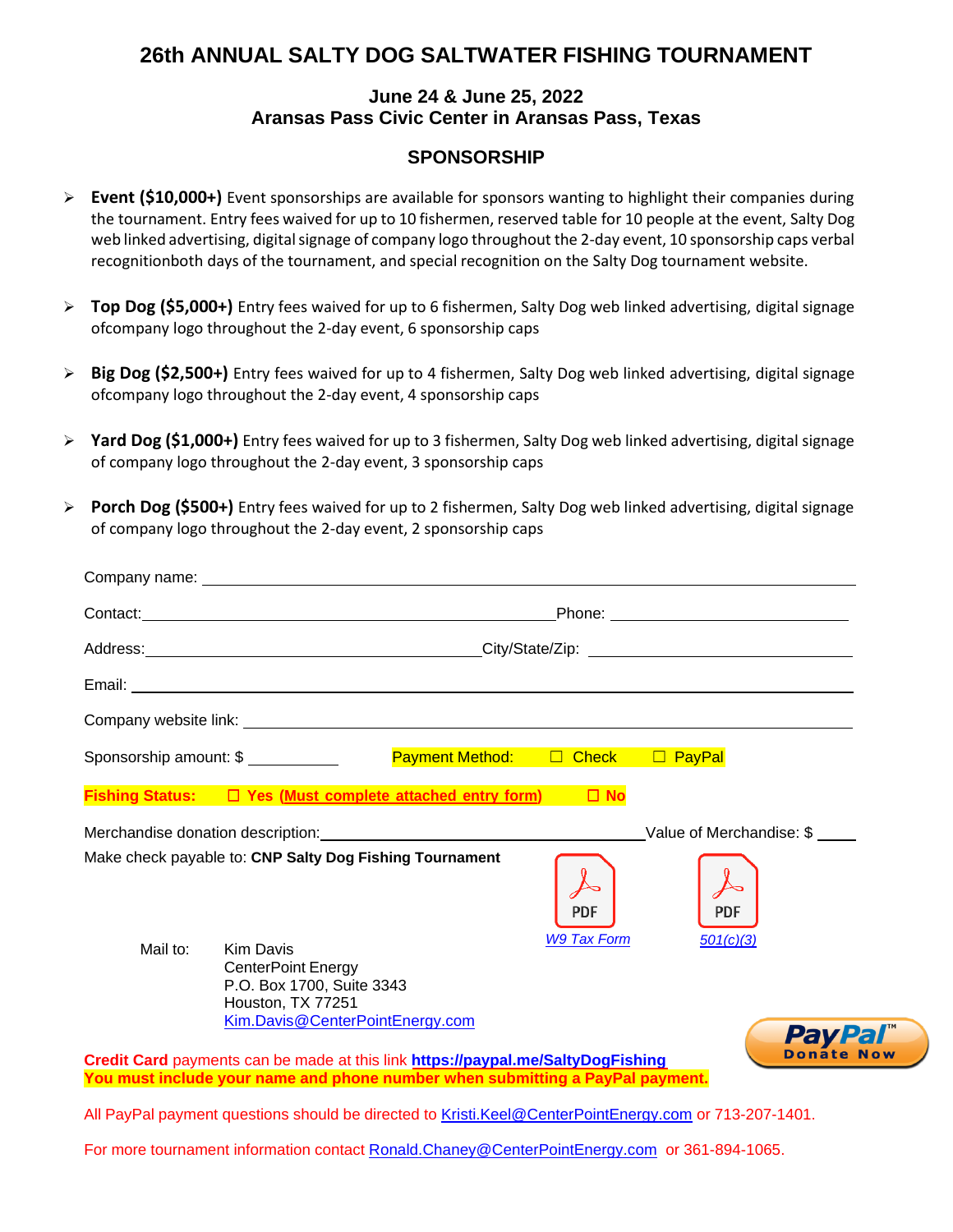# **26th ANNUAL SALTY DOG SALTWATER FISHING TOURNAMENT**

## **June 24 & June 25, 2022 Aransas Pass Civic Center in Aransas Pass, Texas**

**Non-Guided Early Entrants: Early entry fee: \$50.00 per fisherman.** Eligible to fish tournament, automatically entered stringer scramble and spot pot, eligible for participant gift & cap, Friday night meal and Saturday night meal.

**Non-Guided Late Entrants: Late entry fee: \$60.00 per fisherman after** *June 10th***.** Eligible to fish tournament , Friday night meal and Saturday night meal. *Late entries are not eligible for participant gift and cap or stringer scramble.*

**Guided Teams: Entry fee: \$200 per team**. Up to four team members (Fishing Guide not included). Eligible to fishtournament, receive participant gift, cap, Friday night meal and Saturday night meal. Guided teams are not eligible for stringer scramble or Salty Dog champion. *Entries received after June 10th will not be eligible to receive cap or participant gift.*

## **EVENTS**

### **Friday, June 24**

7 p.m.: Get-together/Dinner at Aransas Pass Civic Center Updated Rules and Regulations Stringer Scramble /Calcutta Bidding

## **Saturday, June 25**

5 a.m. fishing begins 3:00 p.m. weigh-in begins at Aransas Pass Civic Center, must obtain weigh ticket prior to 4:00 p.m. to weigh your fish. 4:30 p.m. dinner will be at Aransas Pass Civic Center

Awards presentation immediately after weigh-in results are verified.

#### **PRIZE CATEGORIES PARTICIPANTS CAN ENTER IN EITHER NON-GUIDED OR GUIDED DIVISION. NOT BOTH. Non-Guided Division (Individual Format)**

| <b>TOT CARGO PROTEIT (MARGO LOTING)</b>                                     |                            |                 |                          |  |
|-----------------------------------------------------------------------------|----------------------------|-----------------|--------------------------|--|
| 1st-10th Place                                                              | 1st-3rd Place              | <b>Spot Pot</b> | <b>Stringer Scramble</b> |  |
| <b>Heaviest Speckled Trout</b>                                              | <b>Heaviest Flounder</b>   | 1st \$500       | 1st \$300/team member    |  |
| <b>Heaviest Redfish</b>                                                     | <b>Heaviest Black Drum</b> | 2nd \$300       | 2nd \$200/team member    |  |
| <b>Heaviest Speckled Trout Stringer</b><br><b>Heaviest Redfish Stringer</b> | <b>Heaviest Hardhead</b>   | 3rd \$200       | 3rd \$100/team member    |  |

# **Guided Division (4 Team Member Format)**

| <b>Heaviest Combined Trout/Red Stringer</b> | $1st - $1500$ | $2^{nd}$ - \$1000 | 3 <sup>rd</sup> - \$600 (1 stringer per team)    |
|---------------------------------------------|---------------|-------------------|--------------------------------------------------|
| <b>Heaviest Speckled Trout</b>              | $1st - $800$  | $2^{nd}$ - \$600  | 3 <sup>rd</sup> - \$400 (1 heavy trout per team) |
| <b>Heaviest Redfish</b>                     | $1st - $800$  | $2^{nd}$ - \$600  | 3 <sup>rd</sup> - \$400 (1 heavy red per team)   |
| Spot Pot                                    | $1st - $800$  | $2^{nd}$ - \$600  | $3^{\rm{Rd}}$ - $\$$ 400                         |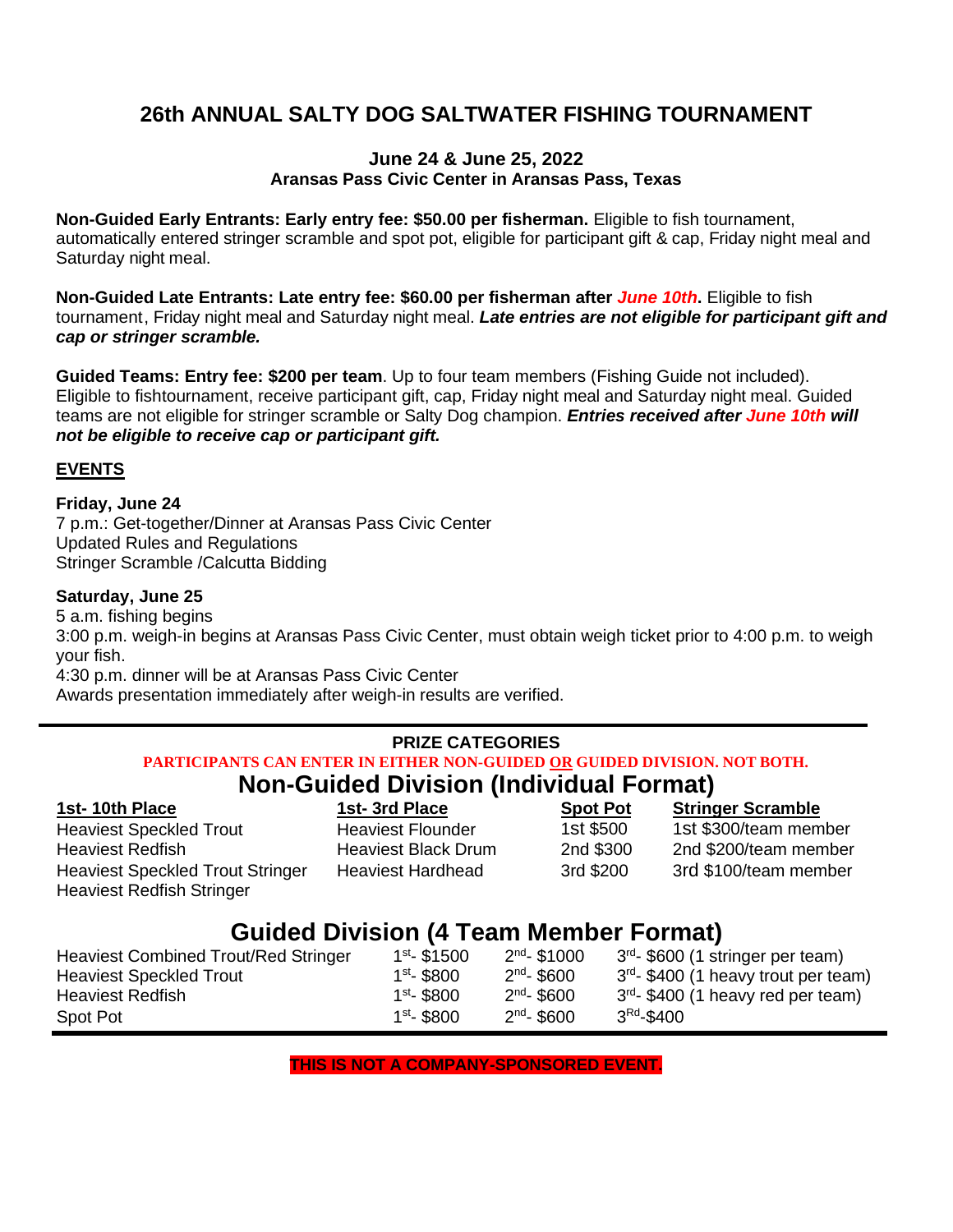### **RULES AND REGULATIONS**

Participants must enter either guided division or non-guided division.

### **Non-Guided Rules**

- 1) No professional guides, ex-guides or commercial fishermen allowed with non-guided entrants.
- 2) Non-Guided Entrants cannot pool catch. Each stringer and heavy fish will be weighed individually.
- 3) Up to 3 speckled trout and 3 reds can be weighed in per individual. Speckled Trout weigh in length to be 17 to 23 inches. The largest Specked Trout plus two additional trout for a maximum of 3 trout total allowed for Specked Trout stringer. **No oversized redfish allowed.**

### **Guided Team Rules**

- 1) Up to 4 team members per guided team. (Guide not included)
- $\vee$  2) Up to 3 speckled trout and 3 reds can be weighed in per team. Speckled Trout weigh in length to be 17 to 23 inches. The largest Specked Trout plus two additional trout for a maximum of 3 trout total allowed for Specked Trout stringer. **No oversized redfish allowed.**

### **General Rules**

- 1) State of Texas game fishing laws and regulations will apply to all entrants.
- 2) Fish must be caught by rod and reel only.
- 3) Winners to be determined by weight. In case of a tie in weight, the first to weigh-in wins. Entrants/ Teams can win in only one prize category. Winners will be determined by highest placing in any eligible category.
- 4) Fish may be iced down. No gutted, gilled, or mutilated fish will be weighed in. Cloudy eyes or pink gilled fish will not be accepted. Tournament reserves right to inspect any suspicious catch inside or out.
- 5) All boat occupants must be entered in the tournament (excluding guide). If wade or bank fishing, guests and family members of employees, retirees or sponsors must be within eyesight and/or 100 yards of employee, retiree or sponsor at all times.
- 6) All entrants **MUST** sign the liability waiver to be eligible to fish.
- 7) Tournament scale to be used for official weigh-in ONLY. Each fisherman must have his/her individual catch ready for weigh-in. Stringers or other attached items shall be removed by entrant. Tournament scale will not be used to cull fish.
- 8) Tournament will immediately penalize, up to disqualification, any participants suspected of breaking tournament rules.
- 9) In case of bad weather or other issues, the tournament may be rescheduled. No refunds given on entries after June 10th regarding individual request. If the tournament cannot be rescheduled, then the entry fee will be refunded.
- $\checkmark$  10) Fishing start time is 5:00 a.m. Weigh-in start time is 3:00 p.m. at tournament headquarters. Must obtain weigh-in ticket prior to 4:00 p.m. to weigh fish.
	- 11) Employees (both current and retired), sponsors, and staff are eligible participants. Eligible participants may bring **immediate family including parents, grandparents, siblings (brother or sister), stepparents, stepchildren, spouses and in-laws (brother or sister).** Each eligible participant can have a maximum of 2 (two) guests in addition to immediate family. Cousins, uncles, aunts, and other unrelated friends are considered guests. All employees, sponsors and staff's family and guests must be listed on entry form with relation noted, or entry will be void.
	- 12) Protests/complaints must be submitted to tournament committee before the end of the awards presentation. Committee has final say.

| Information: | Tournament Chairman:           | Ron Chaney | 361-894-1065 (C)               |                  |
|--------------|--------------------------------|------------|--------------------------------|------------------|
|              | Tournament Co-Chairman:        |            | Larry Dolgner 361-564-8920 (C) | 361-572-3915 (H) |
|              | Tournament Executive Sponsors: |            | Steve Greenley & Randy Pryor   |                  |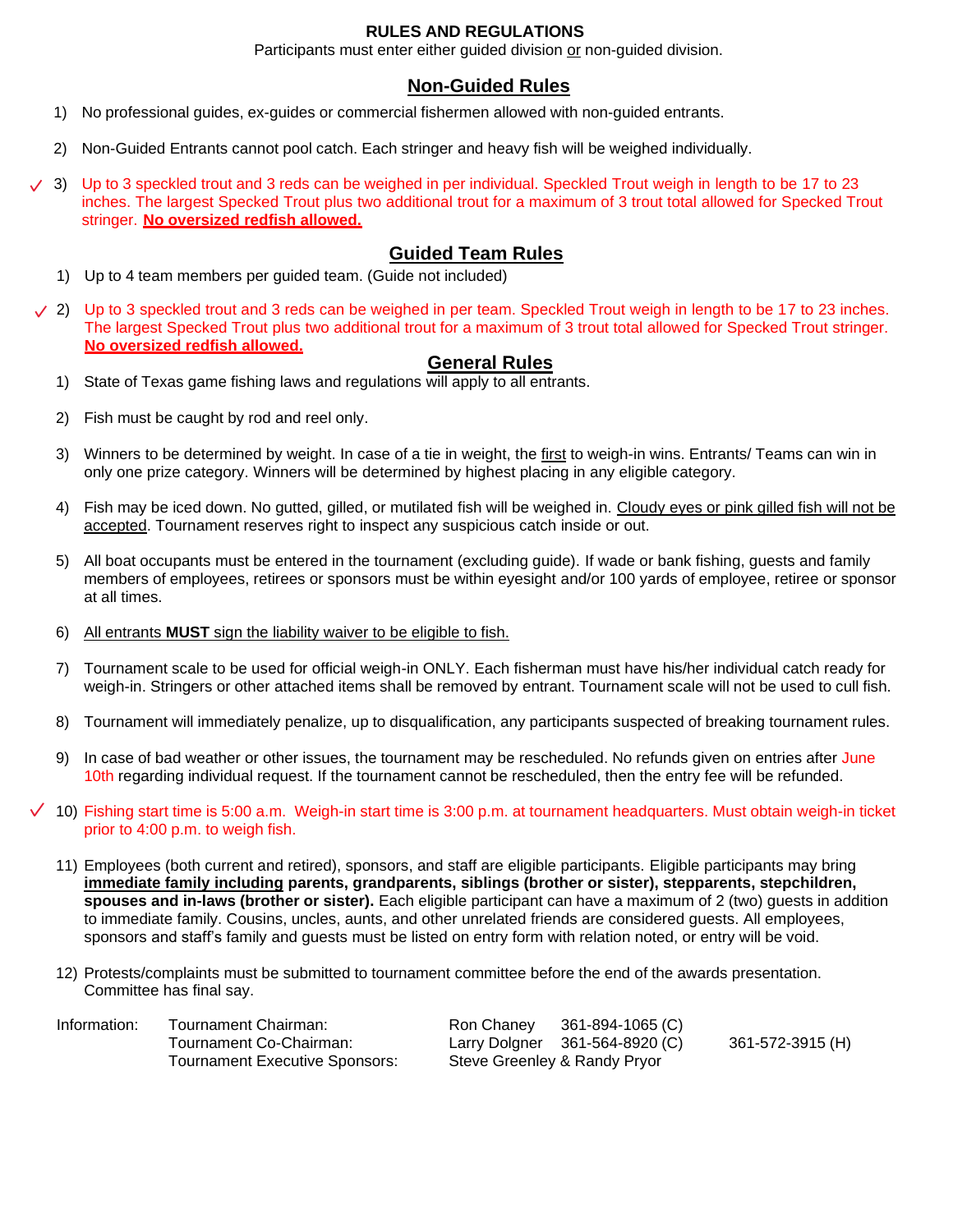# **ENTRY FORM (**Print or Type**)**

| Eligible Participant:           |                                  | Email:             |              |           |  |
|---------------------------------|----------------------------------|--------------------|--------------|-----------|--|
| Employee I.D. (if applicable) : |                                  | Phone:             |              |           |  |
|                                 | <b>Circle one:</b> *CNP Employee | <b>CNP Retiree</b> | <b>Staff</b> | **Sponsor |  |

# **FISHING DIVISION – ENTRY TO ONE ONLY**

|           | <b>NON-GUIDED DIVISION</b><br>EARLY ENTRY-\$50.00 AFTER June 10th -\$60.00<br>Per Fisherman |                | <b>GUIDED DIVISION</b><br><b>ENTRY - \$200.00</b><br>Max 4 Per Team<br><b>Team Name</b> |
|-----------|---------------------------------------------------------------------------------------------|----------------|-----------------------------------------------------------------------------------------|
| Your name | Self                                                                                        | Fishing Yes/No | Team Captain (Not Guide Name)                                                           |
| Name      | Relationship                                                                                | Fishing Yes/No | <b>Team Member</b>                                                                      |
| Name      | Relationship                                                                                | Fishing Yes/No | <b>Team Member</b>                                                                      |
| Name      | Relationship                                                                                | Fishing Yes/No | <b>Team Member</b>                                                                      |
| Name      | Relationship                                                                                | Fishing Yes/No |                                                                                         |
| Name      | Relationship                                                                                | Fishing Yes/No |                                                                                         |
|           | Guest                                                                                       |                |                                                                                         |
|           | Guest                                                                                       |                |                                                                                         |

### **Note: No charge for additional non-participant meals**

**Total Amount Enclosed: \$**

Return check (payable to **CNP Salty Dog Fishing Tournament**) with entry form to: Kim Davis

CenterPoint Energy P.O. Box 1700 Suite 3343 Houston, TX 77251 [Kim.Davis@CenterPointEnergy.com](mailto:Kim.Davis@CenterPointEnergy.com)

\*Employees will be verified from CNP email database. See general rule 11 for eligible participant guidelines.

\*\*Sponsor Company Name

**All entrants MUST sign the liability waiver on the following page to be eligible to fish.**